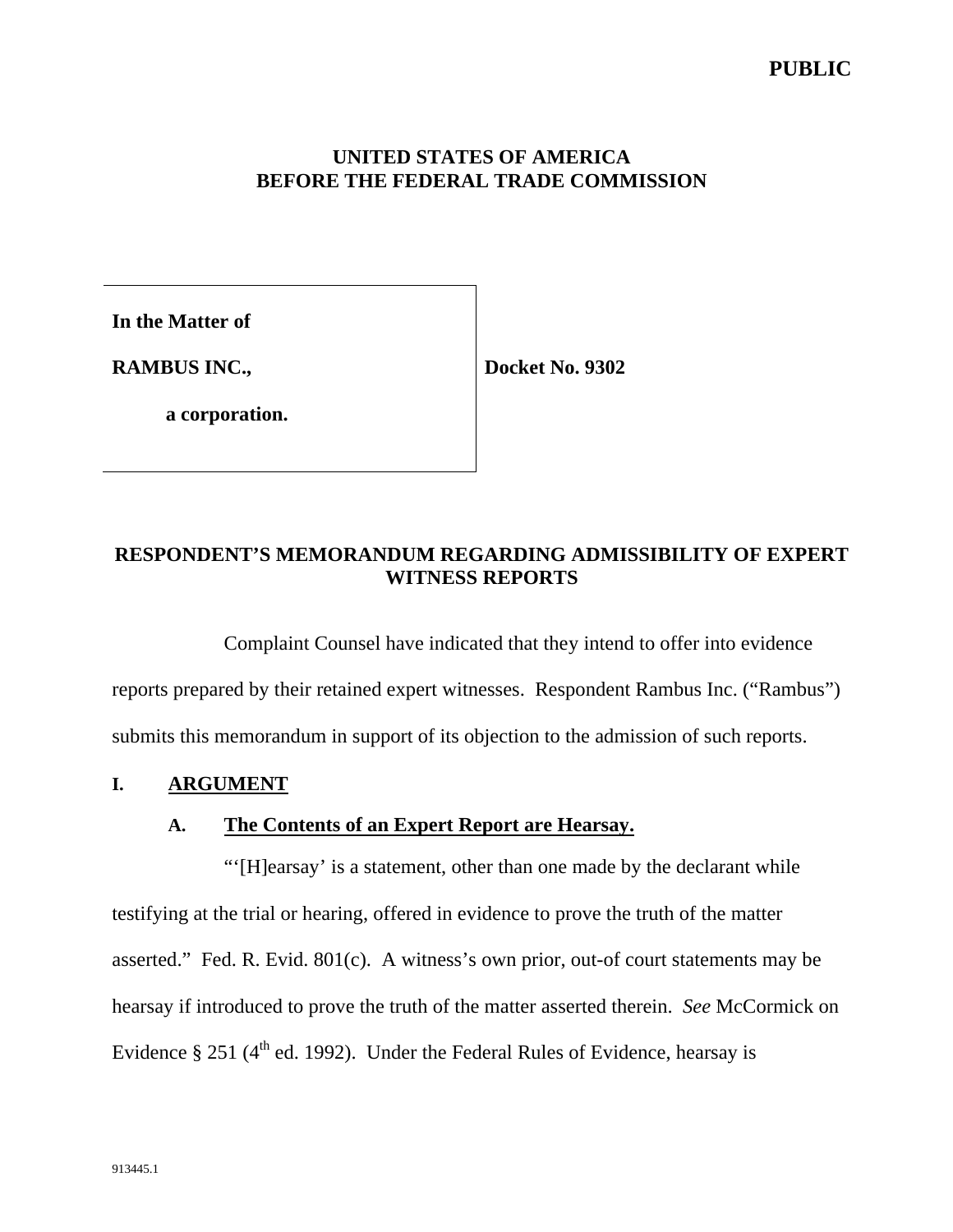inadmissible unless it falls into one of the established exceptions to the hearsay rule.<sup>1</sup> Fed. R. Evid. 802.

If offered by the proponent of the expert witness in lieu of or to reinforce the trial testimony of the witness, the statements included in such reports are hearsay falling under no exception to the hearsay rule. *See Ake v. General Motors Corp.*, 942 F.Supp. 869, 877-78 (W.D.N.Y. 1996) (excluding as hearsay the report of an expert because it was not a business record, or a record of events made at or near the time of the event, or a record involving the proponent's regularly conducted business, or a public record, or a prior consistent statement because it was not offered to rebut a charge of recent fabrication or improper motive, or an adoptive admission because it was not offered against the party who adopted it, or the basis for the expert's opinion because "the report is his opinion"); *see also Granite Partners, L.P. v. Merrill Lynch, Pierce, Fenner & Smith, Inc.*, 2002 U.S. Dist. Lexis 7535, \*19-20 (S.D.N.Y. 2003) ("The written report of any expert expected to testify for either the [plaintiffs] or [defendant] is hereby excluded as inadmissible hearsay."); *Herrin v. Ensco Offshore Co.*, 2002 U.S. Dist. Lexis 5744, \*6-7 (E.D. La. 2002) (sustaining plaintiff's objections to defendant's proffer of two expert reports as trial exhibits on grounds of hearsay). An expert "may testify about . . . things in the report, but the report itself is inadmissible." *Ake*, 942 F.Supp. at 877-78; *see also Engebretsen v. Fairchild Aircraft Corp.*, 21 F.3d 721, 728 (6th Cir. 1994) ("Rule 702 permits the

 $\overline{a}$ 

 $1$  Although not strictly controlling in this proceeding, the hearsay rule and the case law construing and applying it should inform this Court's assessment of the admissibility of written expert reports in this proceeding. *See In re Herbert R. Gibson, Jr.*, 1978 FTC Lexis 375, at \*2, n.1 (May 3, 1978) ("The Federal Rules of Evidence while not controlling in FTC proceedings frequently provide a useful guide to the resolution of evidentiary problems.").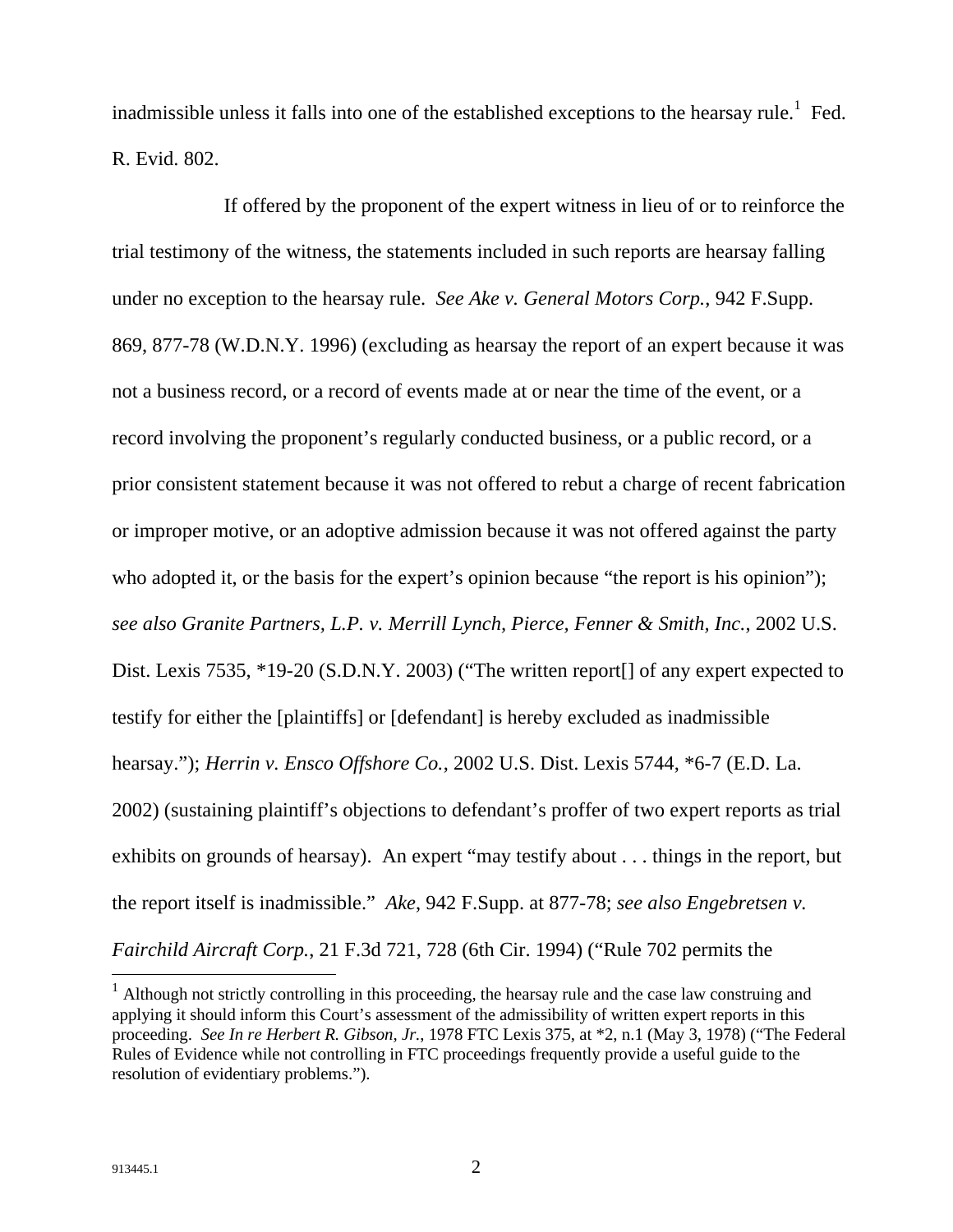admission of expert opinion *testimony* not opinions contained in documents prepared out of court.") (citing Fed. R. Evid. 702) (emphasis in original); *Law v. National Collegiate Athletic Association*, 185 F.R.D. 324, 341-42 (D. Kan. 1999) (excluding from trial a testifying expert's written report, and noting that "an expert's written report is generally inadmissible").

### **B. Statements in an Expert Report May Be Admitted Only for the Purpose of Impeachment.**

The sole purpose for which a written expert report may be admitted at the hearing in this matter would be for impeachment of the expert on cross-examination.<sup>2</sup> See, *e,.g., Fortier v. State Farm Mutual Auto Ins. Co.*, 2000 U.S. Dist. Lexis 11361, \*12-13 (E.D. La. 2000) (sustaining plaintiff's and defendant's objections to one another's inclusion of their own expert's reports on their trial exhibit lists, noting that such reports "are inadmissible hearsay, unless used for impeachment"). The reports may be admissible for this purpose because such evidence of a witness' prior, out-of-court statement introduced for the purpose of showing its contrast with the witness' testimony in court falls outside of the definition of hearsay. *See* Fed. R. Evid. 801(c); *see also* Fed. R. Evid. 613(a), (b) (providing for the examination of a witness concerning a prior statement for the purpose of impeachment, and for the admissibility of extrinsic evidence of such a prior statement for that purpose); 28 Wright & Gold, Fed. Prac. & Proc. Evid. § 6206 ("Where

 $\overline{a}$ 

 $2$  The only circumstances under which the expert witness's prior, out-of-court statements, oral or written, may be admissible as substantive evidence, *i.e.*, to prove the truth of the matter asserted therein, would be if (1) the statements were inconsistent with the expert's trial testimony and were made under oath; or (2) the statements were consistent with the expert's trial testimony and were offered to "rebut an express or implied charge against the declarant of recent fabrication or improper influence or motive." *See* Fed. R. Evid. 801(d)(1); *see also* Weinstein's Federal Evidence § 801.21[1]. Neither scenario seems likely to present itself in this matter.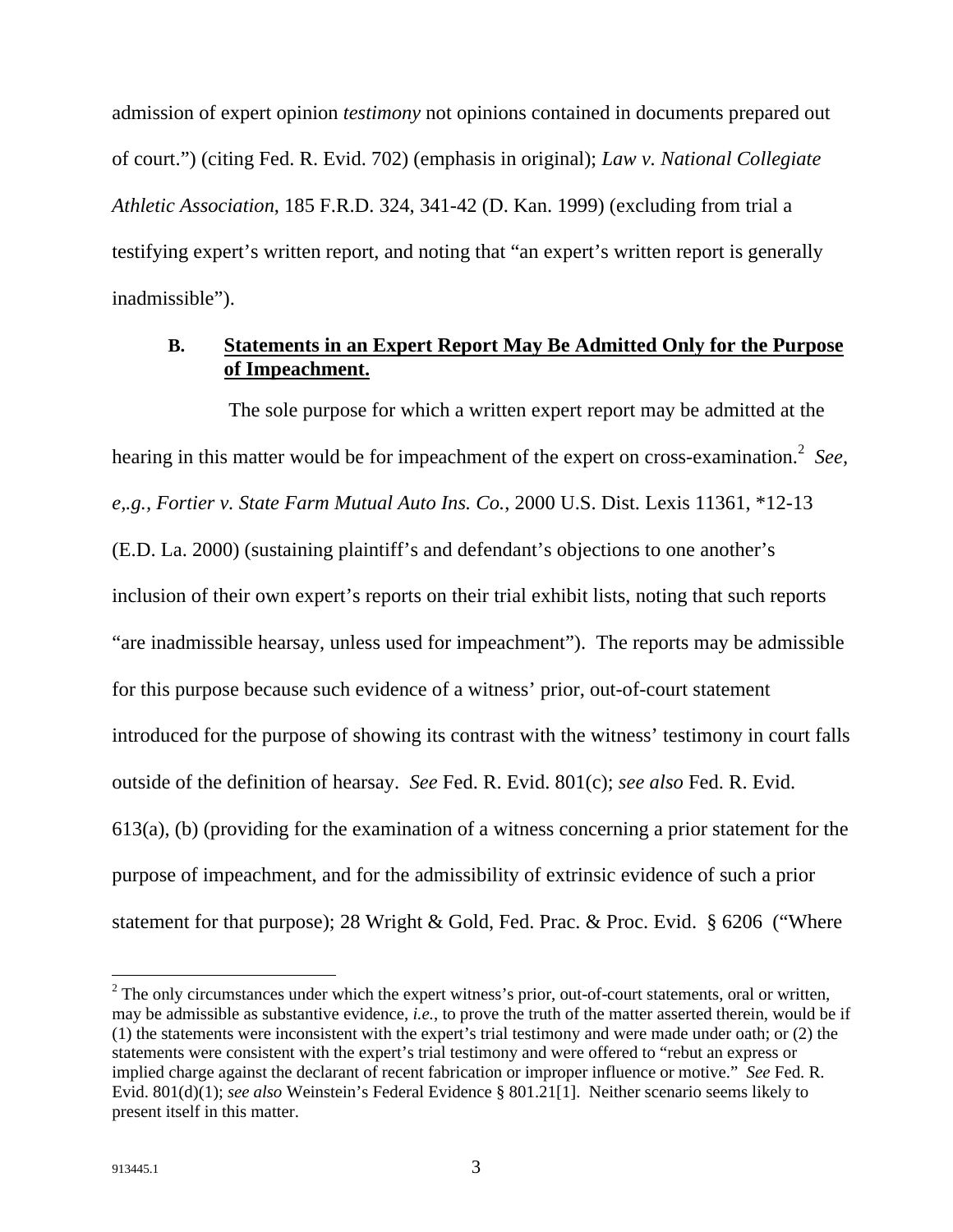a prior inconsistent statement is offered only to impeach, it is not hearsay since it merely shows the witness is unreliable and says nothing about the truth of the facts asserted therein.").

## **II. CONCLUSION**

For the foregoing reasons, Rambus respectfully requests that Your Honor sustain its objections to the admission of reports prepared by Complaint Counsel's expert witnesses should those reports be offered into evidence by Complaint Counsel.

DATED: April 28, 2003 Respectfully submitted,

 $\overline{\phantom{a}}$ 

Gregory P. Stone Steven M. Perry MUNGER, TOLLES & OLSON LLP 355 South Grand Avenue, 35<sup>th</sup> Floor Los Angeles, California 90071 (213) 683-9100; (213) 687-3702 (facsimile) (202) 663-6158; (202) 457-4943 (facsimile)

A. Douglas Melamed Kenneth A. Bamberger WILMER, CUTLER & PICKERING 2445 M Street, N.W. Washington, D.C. 20037 (202) 663-6000

Sean C. Cunningham John M. Guaragna Gray, Cary, Ware & Freidenrich LLP 401 "B" Street, Suite 2000 San Diego, California 92101 (619) 699-2700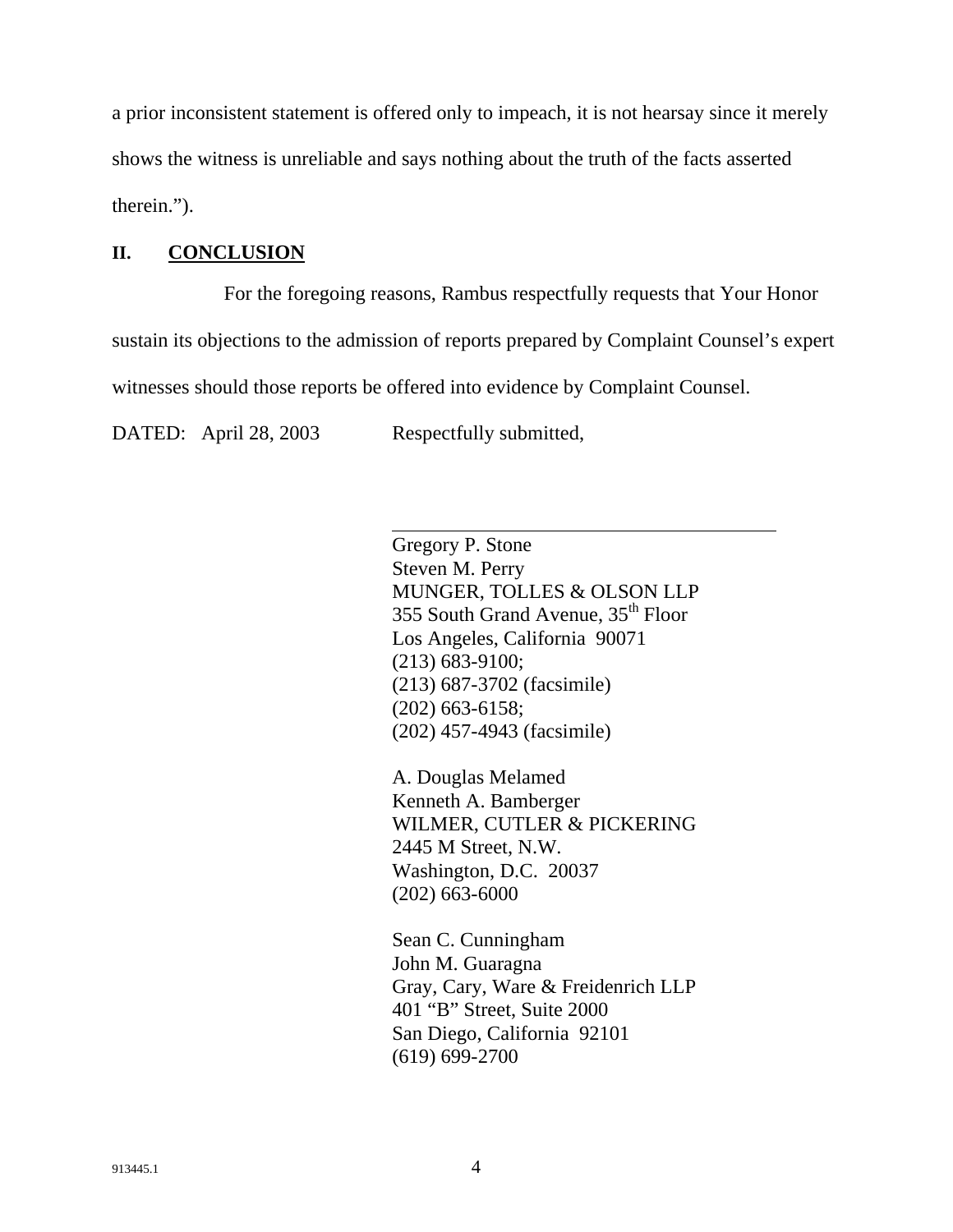#### UNITED STATES OF AMERICA BEFORE THE FEDERAL TRADE COMMISSION

)

)

In the Matter of (1)

RAMBUS INCORPORATED,  $($ a corporation.

) Docket No. 9302

### **CERTIFICATE OF SERVICE**

I, Adam R. Wichman, hereby certify that on April 29, 2003, I caused a true and correct copy of *Respondent's Memorandum Regarding Admissibility of Expert Witness Reports* to be served on the following persons by hand delivery:

Hon. Stephen J. McGuire M. Sean Royall, Esq. Federal Trade Commission Federal Trade Commission Room H-112 Room H-372 600 Pennsylvania Avenue, N.W. 600 Pennsylvania Avenue, N.W. Washington, D.C. 20580 Washington, D.C. 20580

Donald S. Clark, Secretary Malcolm L. Catt, Esq. Federal Trade Commission Attorney Room H-159 Federal Trade Commission 600 Pennsylvania Avenue, N.W. 601 New Jersey Avenue, N.W. Washington, D.C. 20580 Washington, D.C. 20001

Richard B. Dagen, Esq. Assistant Director Bureau of Competition Federal Trade Commission 601 New Jersey Avenue, N.W. Washington, D.C. 20001

Chief Administrative Law Judge Deputy Director, Bureau of Competition

Adam R. Wichman